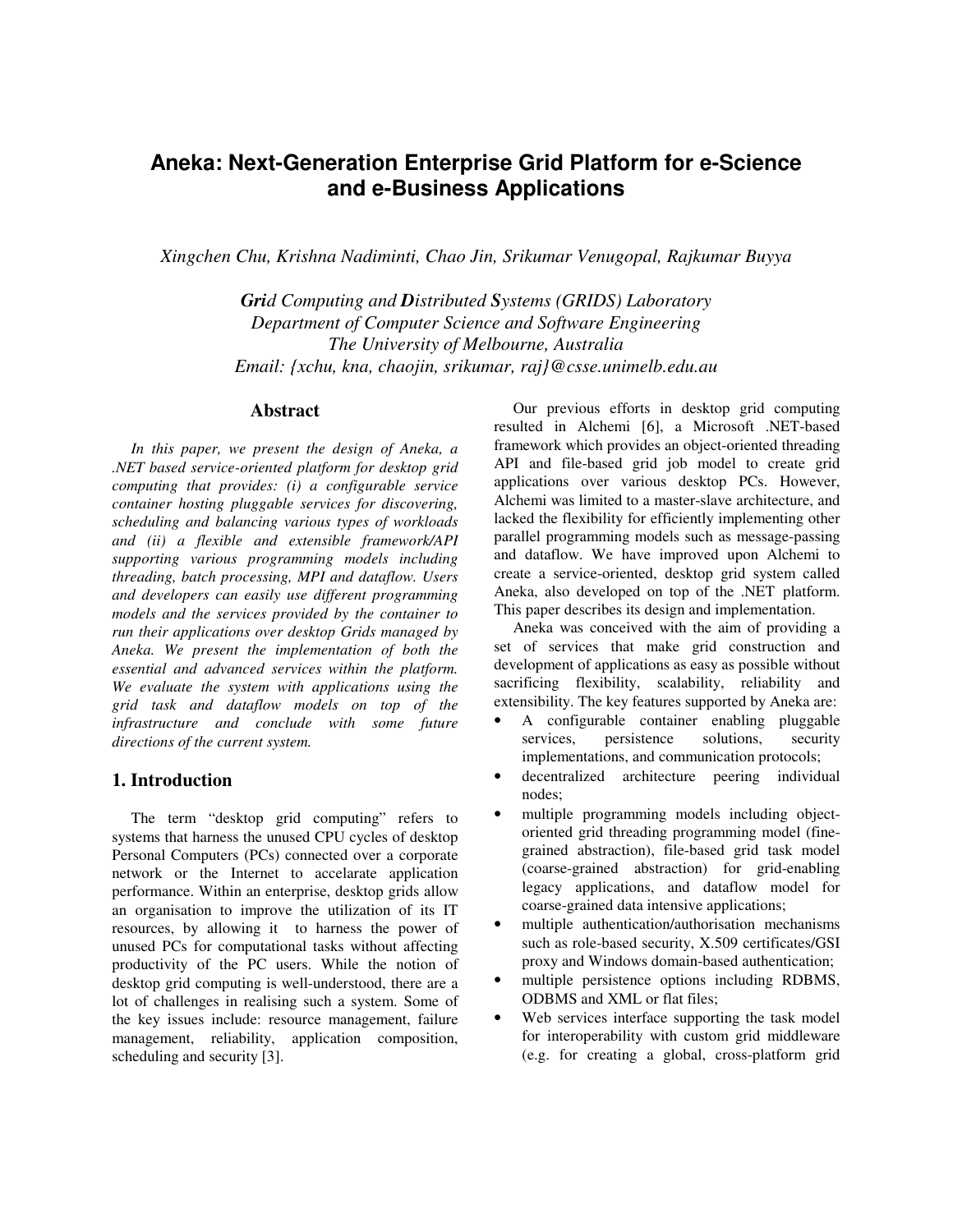environment via a resource broker) and non-.NET programming languages.

The rest of the paper is organized as follows: First, we discuss related work; we follow this with a presentation of the architecture of our Aneka platform along with detailed description of its services. Then, we present the detailed implementations of the core services and discuss the threading, task and dataflow application models supported in our system along with the performance evaluation of running sample applications with different models in our container environment. Finally, we conclude the paper with future directions.

## **2. Related Work**

The idea of using under-utilized networked PCs for performing computational tasks is well-established and there are several projects in this area. Some of the more well-known ones are the @Home projects (SETI@Home[2], Folding@Home[13]), Entropia[3], XtremeWeb[5], Alchemi[6] and SZTAKI Desktop Grid [7]. The approach followed by SETI@Home and other related projects is to dispatch workloads consisting of data to be analysed, from a central server to millions of clients running on desktops around the world, and was specific to the processing of astronomy application data. These and similar projects are considered as the "first generation" of desktop grids[9]. The infrastructure underlying SET@Home was generalized to create the Berkeley Open Infrastructure for Internet Computing (BOINC)[8]. BOINC allows desktop clients to select the project to which they wanted to donate idle computing power to and is used by many scientific distributed computing projects (e.g. climateprediction.net[15], SZTAKI Desktop Grid [7]).

Entropia[3] and United Devices[4] are similar systems in the sense that they create a Windows desktop grid environment using an architecture in which a central job manager is responsible for decomposing the jobs and distributing them to the desktop clients. XtremWeb[5] also provides a centralized architecture which consists of three entities, the coordinator, the worker and the clients to create a XtremWeb network. Clients submit tasks to the coordinator, along with binaries and optional parameter files and retrieve the results for the end user. The workers in the network are the software components that actually execute and compute the tasks. As mentioned previously, Alchemi also follows a masterslave architecture consisting of managers and executors wherein the former can either connect to the executors or other managers to create a hierarchical network



**Figure 1. Aneka Single Node Architecture** 

structure. The executor can run in either a dedicated or a non-dedicated mode.

According to Capello[9], these grid systems can be categorized as the second generation of desktop grid. They are built with a rigid architecture with little or no modularity and extensibility; and components such as the job scheduler, data management and communication protocols are dedicated to the system. The execution nodes need to directly communicate with a central master node in both the centralized and the hierarchical architecture. The major problems with this approach are latency, performance bottlenecks, single point of vulnerability of the system, and high cost of the centralised server. In addition, it lacks the capabilities required for advanced applications that involve complex dependencies between parallel execution units, and the flexibility required for implementing various types of widely-employed parallel models such as message-passing and dataflow.

The limitations of the above systems motivate the introduction of a new architecture for desktop grid computing in which the capabilities required for different applications are separated from the messagepassing infrastructure so that the platform is able to support different configurations as required. In the recent past, the Grid community has standardized on the Web Services Resource Framework (WSRF)[16] in which the different functionalities offered by a grid resource are made available through loosely-coupled, stateful service instances hosted in a Web-enabled container that provides the basic infrastructure. However, WSRF encompasses a lot of standards designed for wide-area grid infrastructure.

This paper therefore, presents the following contributions:

1. The design and implementation of a lightweight, service-oriented, desktop computing platform that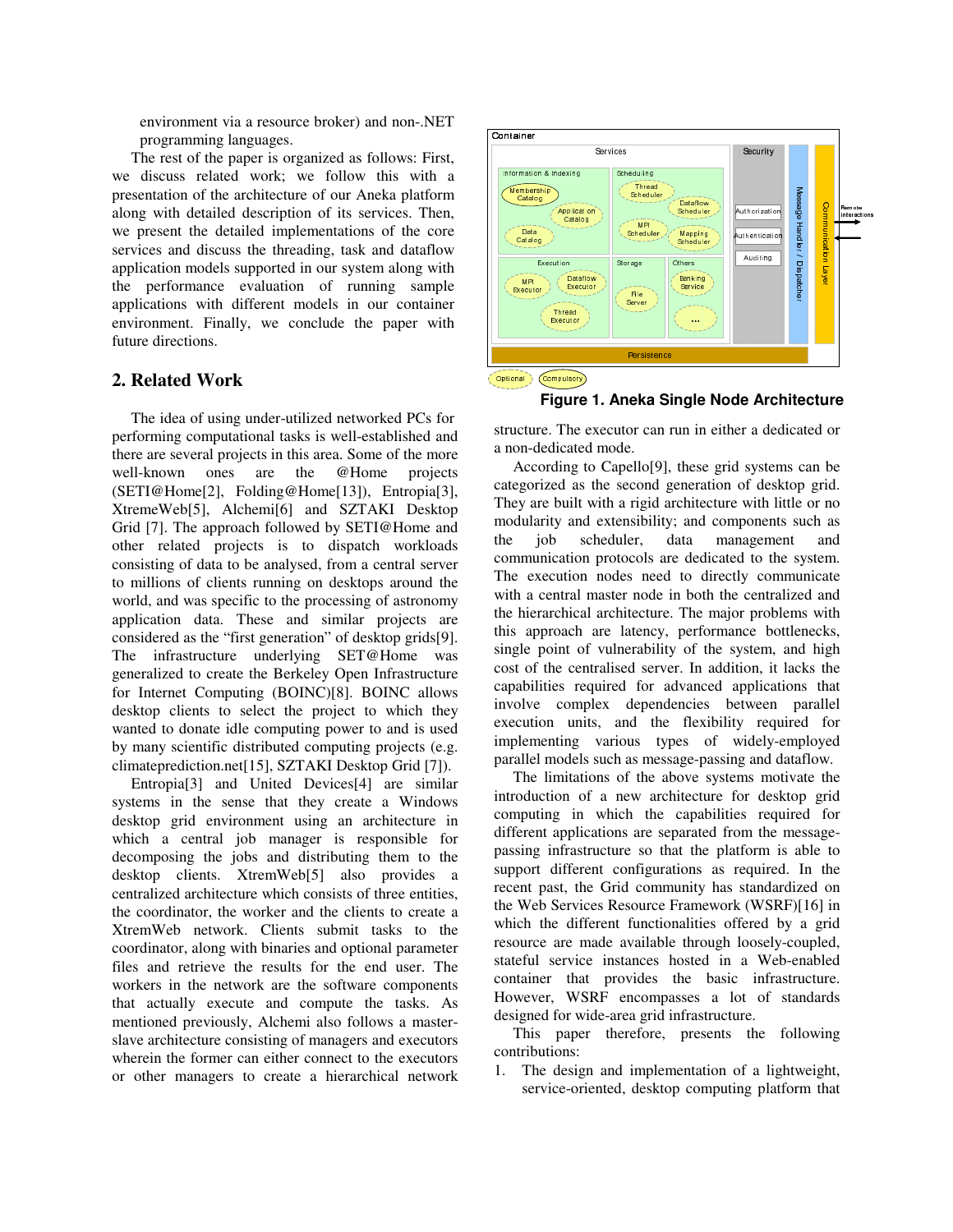

**Figure 2. Application running in Aneka environment** 

consists of a configurable container hosting pluggable services

2. The use of this platform to realise multiple parallel and distributed programming models. This is illustrated through two case studies implementing task farming and dataflow computing models.

Aneka's design makes it very flexible and extensible so that multiple application models, security solutions, communication protocols and persistence can be supported without affecting an existing Aneka ecosystem. Therefore, Aneka is an example of the "third generation" of desktop grids[9].

### **3. Architecture Overview**

Aneka provides a highly modular architecture, as shown in Figure 1. An Aneka node consists of an instance of a configurable container that hosts several compulsory services and any number of optional services. The compulsory services provide functions such as security, persistence mechanisms, and communication protocols, and are together called as the base infrastructure. The optional services include specific executors for different types of programming models and/or associated schedulers. The following sections will give more details about each of these components within Aneka.

#### **3.1. Container**

The Aneka container is designed as a runtime host and coordinator for other components. The container uses the Inverse of Control (IoC)[14] concept to inject dependencies at runtime. Details of compulsory and optional services, security, persistence, and associated communication protocols are specified in an XML configuration file which is read by the container when it is initialized. The main responsibility of the container is to initialize the services and present itself as a single point for communication to the rest of the system. However, to improve the reliability and flexibility of the system, neither the container nor the hosted services are dependent on each other. This is so that a malfunctioning service will not affect the others and/or the container. Also, this enables the administrator of an Aneka system to easily configure and manage existing services or introduce new ones into a container.

#### **3.2. Base Infrastructure**

The base infrastructure for the runtime framework provides message dispatching, security, communication, logging, network membership, and persistence functions that are then used by the hosted services. However, it is possible to substitute different implementations of these functions as per requirements of the services. For example, users can choose either a light- weight security mechanism such as role-based or a certificate-based security such as X.509 certificate by modifying the configuration file, and the runtime system will automatically inject them on-demand by the services. In a similar manner, the system can support different persistence mechanisms such as memory, file or database backends. A message dispatcher acting as a *front controller* enables node to node service communication. Every request from the client or other nodes to the container is treated as a message, and is identified and dispatched through the message dispatcher component. The communication mechanism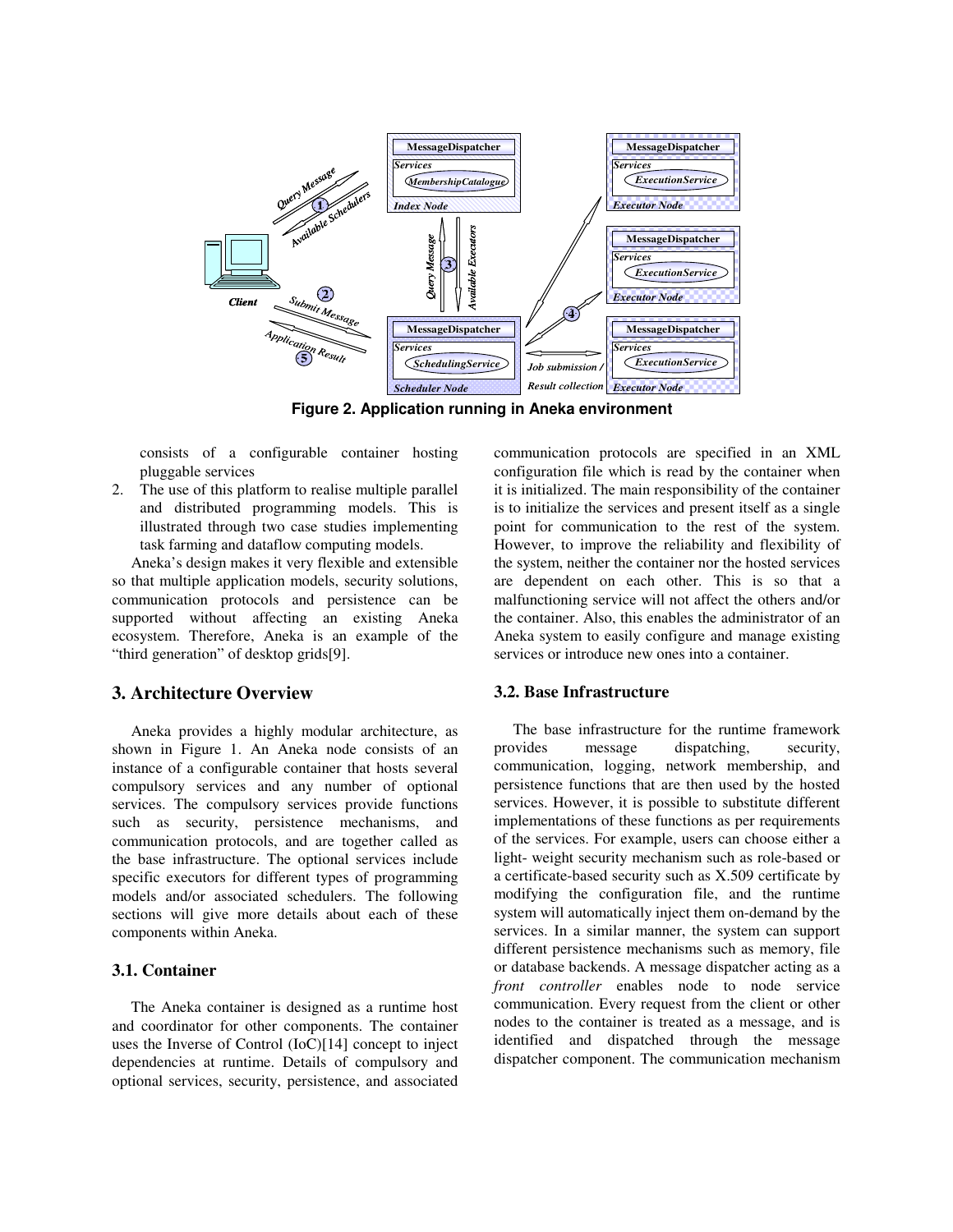

**Figure 3. A Sample Aneka configuration** 

used by the message dispatcher can also be configured to use socket, .NET remoting or web services.

#### **3.3. Services**

The services provide the core functionality of the distributed computing environment, while the infrastructural concerns are handled by the runtime framework. This model is similar to a web-server or application-server where the user hosts custom services / modules that run in a managed container. For enabling a distributed computing environment on top of the container, various services such as resource information indexes, execution services, scheduling and resource allocation, and storage services would be necessary. The only mandatory service that a container needs to host is the Membership Catalogue, which maintains network connectivity between the nodes.The services themselves are independent of each other in a container and only interact with other services on the network, or the local node through known interfaces.

Figure 4 shows the interaction between different components within the Aneka environment. A client program first searches, through the index nodes in the Aneka network, for available Aneka nodes where the appropriate scheduling service is deployed. Once a scheduler is discovered, the client program will submit its work along with its credentials. The scheduling service will authenticate the client's request, and discover appropriate executors for executing the client's program, using the index nodes. Once suitable executors are found, the jobs will be dispatched to those nodes and executed. A service on the scheduler node will monitor the executions, collect the results and send them to the client once the executions are completed. The messages exchanged between client, schedulers and executors contains information about the security token, source and destination URLs, the name of the service that actually handles the message, and any required application data. The services will

never communicate with each other and exchange the messages between themselves directly, all the messages are dispatched and handled through the MessageDispatcher deployed in each container.

#### **3.4. Node Arrangement**

The network architecture is dependent on the interactions among the services, as each Container has the ability to directly communicate with any other Container reachable on the network. Each Aneka node in the network takes on a role depending on the services deployed within its container. For example, a node can be a pure indexing server if only the indexing services (Membership Catalog) are installed in the container; nodes with scheduler services (ThreadScheduler, DataflowScheduler) can be pure scheduler nodes that clients submit their jobs to; nodes with execution services (ThreadExecutor, DataflowExecutor) can be solely concerned with completing the required computation. A node can also host multiple services, and be both a scheduler and executor at the same time. As can be seen in Fig 3, where different types of Aneka nodes are configured to create a network in which each node works as a peer, a request from the end user can potentially spread to every node with the appropriate functions. In this case, as there is no central manager to manage other executors, the request will be filtered by each node which will decide whether to handle or to ignore the request.

## **4. Implementation of Multiple Application Models on Aneka**

Aneka runtime is implemented by leveraging Microsoft .NET platform and using the IoC implementation in the Spring .NET framework [12]. We chose Microsoft .NET on account of its ubiquity on Windows desktops and the potential of running Aneka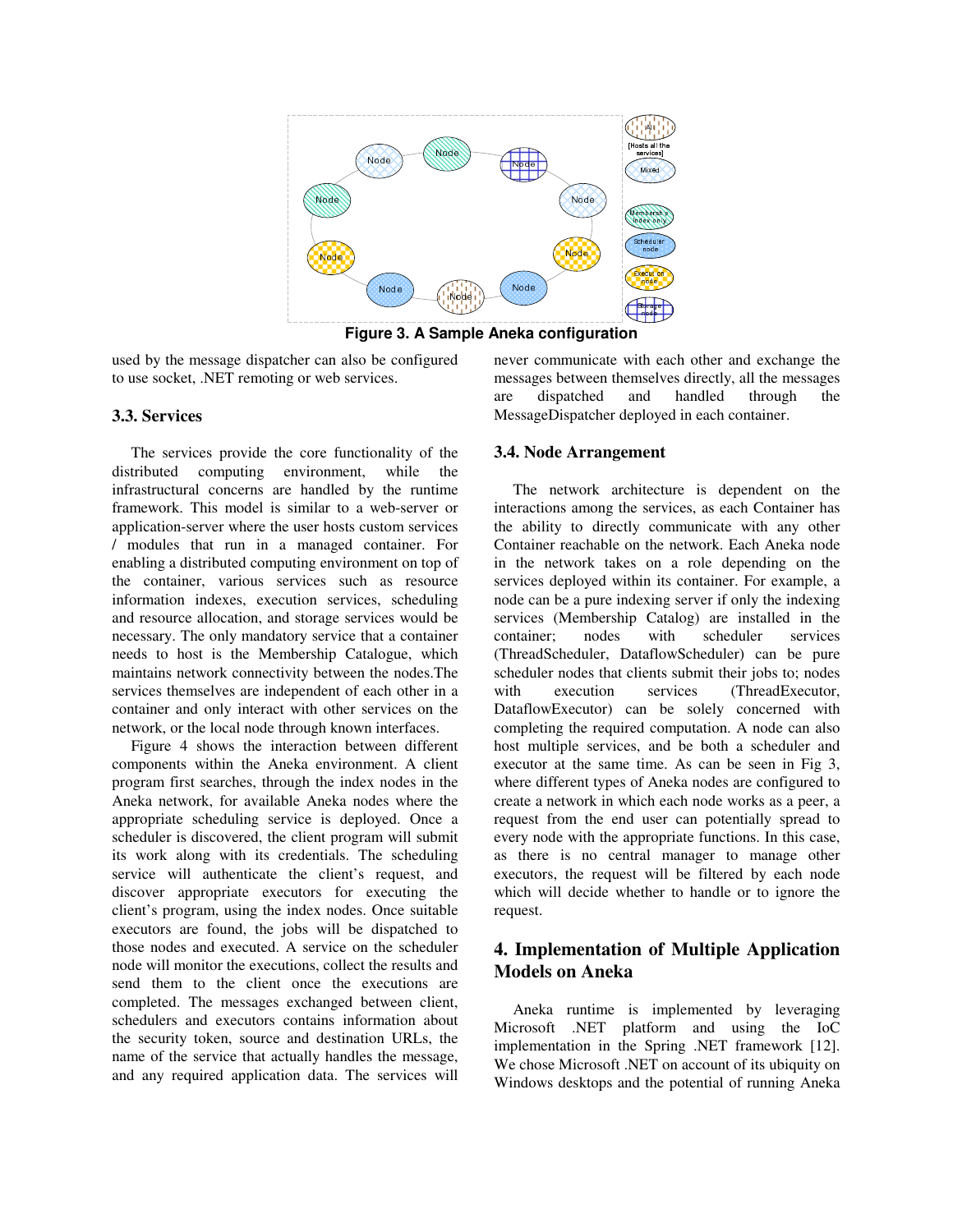on Unix-class operating systems through the .NETcompliant Mono platform[1]. The multiple application models are implemented as extended services on top of the runtime framework. The following sections explain the implementation of two known distributed programming models on top of Aneka, and also how the users configure and deploy an Aneka node.

#### **4.1. Task Farming Model**

A task is a single unit of work processed in a node. It is independent from other tasks that may be executed on the same or any other node at the same time. It is also atomic, in the sense that it either executes successfully or fails to produce any meaningful result.

The task model involves the following components: the client, the scheduler and the executor. The task object is serialised and submitted by the client to the scheduler. The task scheduler is implemented as a service hosted in the Aneka container, and continuously listens for messages for requests such as task submission, query, and abort. Once a task submission is received, it is queued in its database. The scheduler thread picks up queued tasks and maps them to available resources based on various parameters including priorities, user QoS requirements, load and so on. These parameters and scheduling policy is pluggable and can be replaced with custom policies. The task scheduler keeps track of the queued and running tasks and information about the perceived performance of the task executor nodes it is able to find in the network, by communicating with the membership service.

The task executor is also implemented as a service hosted in a container, and its main job is to listen for task assignments from the scheduler. When the executor receives a task, it unpacks the task object and its dependencies, creates a separate security context for the task to run, and launched the task. This allows the task to run in a sandboxed application domain separate from the main domain in which the container runs. The executor supports multi-core and multi-CPU scenarios by accepting as many tasks to run in parallel as there are free CPUs / cores. Once a task is complete, it notifies and sends the results back to the scheduler. The executor can accept tasks from any scheduler in the network.

In order to enable the interoperability with custom grid middleware and the creation of a global, crossplatform grid environment, a web services interface that provides the job management and monitoring functionalities has been implemented on top of the task model.

#### **4.2. Dataflow Programming Model**

Dataflow programming model abstracts the process of computation as a *dataflow graph* consisting of *vertices* and directed *edges*. The *vertex* embodies two entities: the data created during the computation or the initial input data if it is the first vertex, and the execution module to generate the corresponding vertex data. The directed *edge* connects vertices, which indicates the dependency relationship between vertices.

The dataflow programming model consists of two key components, the scheduler and the worker. The scheduler is responsible for monitoring the status of each worker, dispatching ready tasks to suitable workers and tracking the progress of each job according to the data dependency graph. It is implemented as a set of three key services:

- *Registry service*: maintains the location information for available vertex data. In particular, it maintains a list of indices for each available vertex data.
- *Dataflow Graph service*: maintains the data dependency graph for each job, keeps track of the availability of vertices and explores ready tasks. When it finds ready tasks, it will notify the scheduler component.
- *Scheduling service*: dispatches ready tasks to suitable workers for executing. For each task, the master notifies workers of inputs & initiates the associated execution module to generate the output data.

The worker works in a peer to peer fashion. To cooperate with the scheduler (which acts as the master), each worker has two functions: executing upon requests from master and storing the vertex data. Therefore, the worker is implemented as two services:

- *Executor service*: receives execution requests from the master, fetches input from the storage component, stores output to the storage component and notifies *master* about the availability of the output data for a vertex*.*
- *Storage service*: is responsible for managing and holding data generated by executors and providing it upon requests. To handle failures, the storage component can keep data persistently locally or replicate some vertices on remote side to improve the reliability and availability.

To improve the scalability of the system, workers transfer vertex data in a P2P manner between themselves. Whenever the executor service receives an executing request from the master node, it sends a fetch request to the local storage service. If there is one local copy for the requested data, the storage service will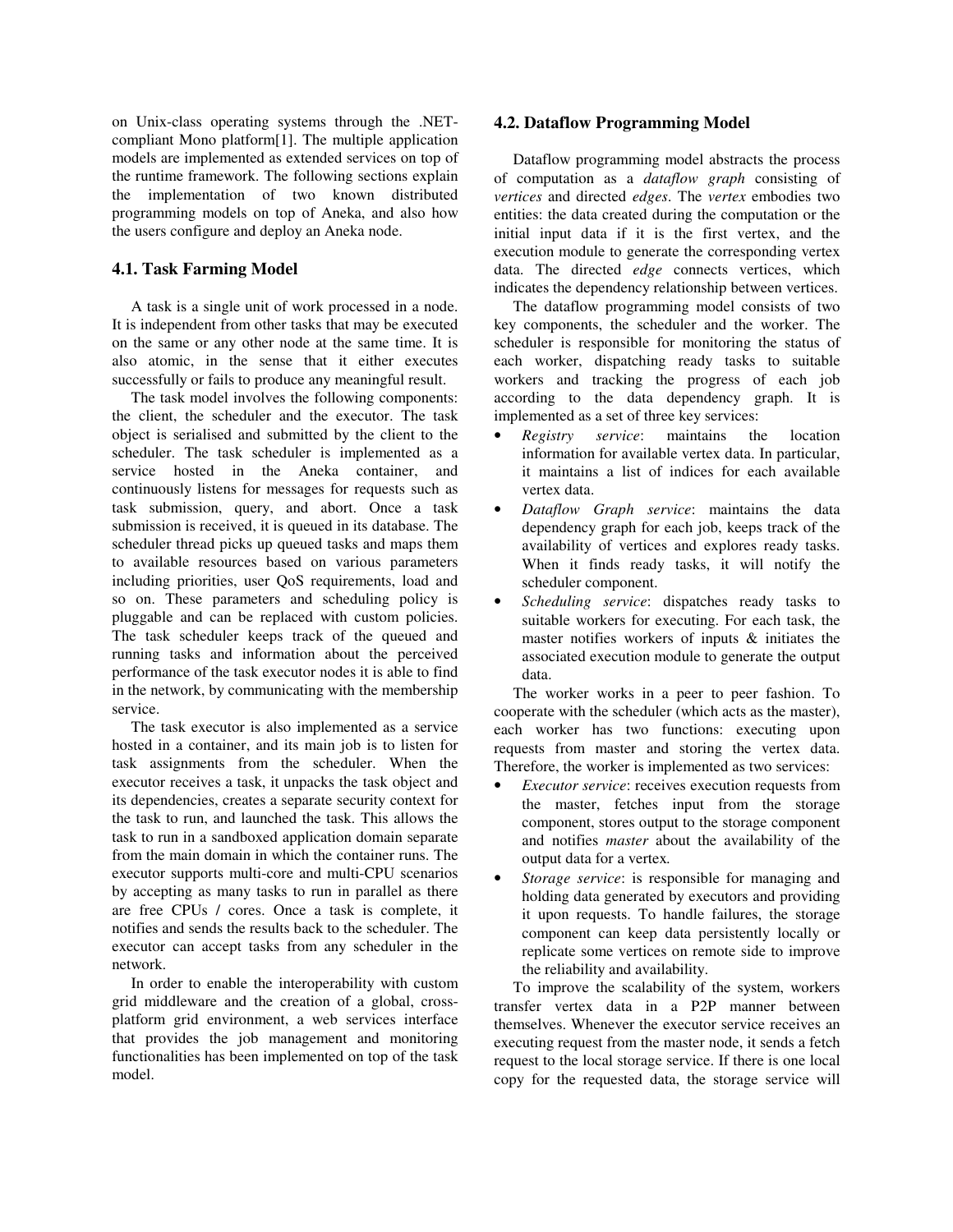fetch the data from remote worker according to the location specified in the executing request. When all the input data is available on the worker node, the executor service creates an instance for the execution module based on the serialized object from the master, initialises it with the input vertices and starts the execution. After the computation finishes, the executor service saves the result vertex into local storage and notify the registry service. The storage service keeps hot vertex data in memory while holding cold data on the disk. The vertex data will be dumped to disk asynchronously to reduce memory space if necessary. The worker schedules the executing and network traffic of multiple tasks as a pipeline to optimize the performance

## **4.3. Configuration and Deployment**

The Aneka container provides a unified environment for configuration and deployment of services. All services are able to use the configuration APIs which store per-user, per-host settings in a simple XML file for each service. This way the settings and preferences for each service are separated from each other, and also allow for customised settings for each user. The deployment of services is a simple operation involving modification of the application configuration file, and adding in entries for the new service to be included in the container's service dictionary.

### **5. Experimental Evaluation**

We have conducted two sets of experiments: the first examined the performance of a single container, and the second evaluated case studies of applications using Aneka's task farming and dataflow programming models to execute over a distributed system.

#### **5.1. Performance Results of Single Container**

The Aneka container is the interface to the rest of the distributed system. That is, it sends and receives all messages on behalf of the services hosted within it. In the following experiments, we will evaluate whether this aspect of design has an impact on the performance and scalability of the system. In particular, we will measure the impact of number of services, number of connected clients, and the size and volume of messages on the performance of the container. All the experiments were performed using a single Aneka container running on a PC with an Intel Pentium4 3 GHz CPU, 1 GB of RAM and with Windows XP as the operating system.



**Figure 5. Effect of message size on throughput**



In the first experiment, we measured the variation in startup time of a container with respect to the number of services that are hosted inside it. We evaluated this with two types of services, viz., stateful and stateless. A stateless service is similar to a Web server where the service does not track the state of the client. A stateful service on the other hand tracks requests and connects to the database to store the state of the request. A stateful service also runs in a separate thread. We performed the experiment by starting 1 to 1000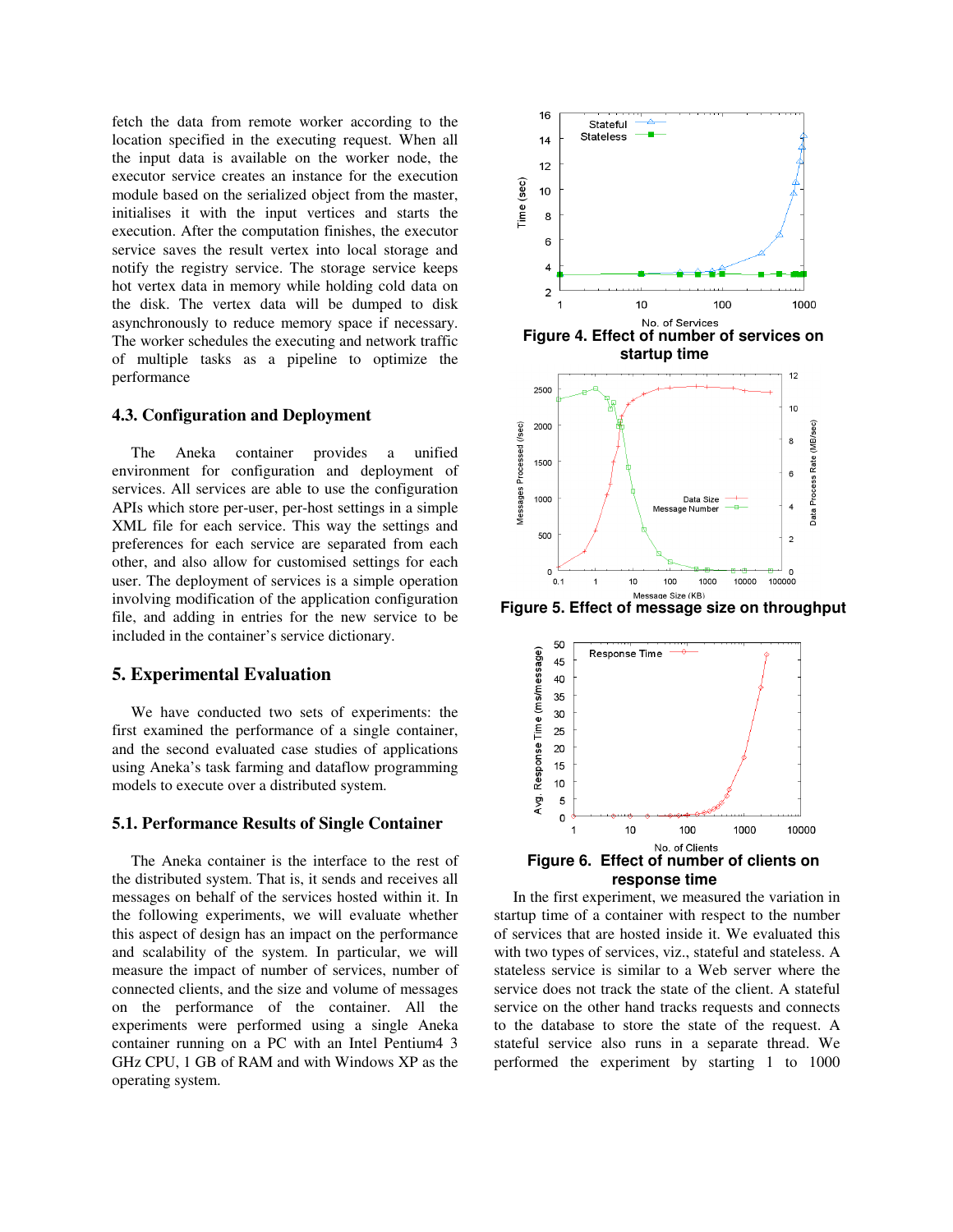services of each type and measuring the time required for initialising the container.

Figure 4 shows the results of our evaluations. Stateless services do not request any resources and therefore, the time measured here is that required for starting up the container alone. This, as can be seen from the graph, is constant for any number of stateless services. However, the time increases exponentially if the services are stateful. This can, of course, be attributed to the more resource-intensive nature of these services. The curve is uniformly exponential in this case as the same service was started multiple times. However, this may not be true always as different stateful services could affect the startup times in different ways by requiring different amounts of resources. It can also be seen that, in this case, the effects of stateful services become significant only when their number exceeds 300.

As discussed in previous sections, the Aneka container is designed as a lightweight hosting mechanism that provides the bare minimum functionality to the hosted services to create a desktop grid. Figure 3 shows an expected deployment where an Aneka node will offer specific functionality enabled by a small number of specialized services that are likely to be stateful. The above results show that the container does not impact start-up performance in such cases.

The second experiment measures effect of the size and number of messages on the throughput of the Aneka container. The container was initialized with an echo service with a constant time for processing a single message. We then send 10000 messages to the container with sizes varying from 0.1 to 100000 KB and measure the aggregate response time. The results, as shown in Figure 5, are predictable with the message handling rate (number of messages per sec) decreasing uniformly as the size of the message increases. However, the amount of data processes becomes almost constant after a message size of 100 KB. This is because of the configuration of the underlying 100 Mbps network to the container and is not due to the container itself. It can be inferred from the results that Aneka is suitable for embarrassingly parallel applications such as those following master-worker model of computation where the communication occurs only at the end of task execution, and for messagepassing applications where the message size is less than 100 KB. However, it may not be suitable for Data Grid applications that require constant access to large amounts of data.

The last experiment determines the response time of the container with respect to number of clients connecting to it. We performed this experiment by



**Figure 7. Execution time vs. No. of nodes for Protein Sequence Analysis** 

keeping the total number of received messages constant at 10,000, but increased the number of threads sending the messages, thereby emulating simultaneous connections from multiple clients. It can be seen from the results shown in Figure 6 that the average response time per message increases steeply when the numbers of clients exceed 400. Even so, the response time per message is within 20 ms for up to 1000 concurrent clients. Currently, every message is synchronised which means it is a blocking call on the container, and therefore performance for large number of clients is affected.

#### **5.2. Case Study**

We illustrate the versatility of Aneka through case studies involving two distributed applications that were implemented using two different programming models on top of the same infrastructure. The first application predicted the secondary structure of a protein given its sequence, using Support Vector Machines-based classification algorithms[17]. This was implemented using the independent task programming model. The other application performed matrix multiplication and was implemented using the dataflow programming model presented in the previous section. These applications were evaluated on a testbed consisting of 32 PCs located in a student laboratory; each of which were similar to the PC on which the container was tested. These PCs were connected through a 100 Mbps network.

The structure prediction application was executed as a master-worker application across the testbed. Each executor (or worker) node runs an instance of BLAST[18] for each protein sequence, the results of which are then input to a set of classifiers that attempts to predict the secondary structure. The result of this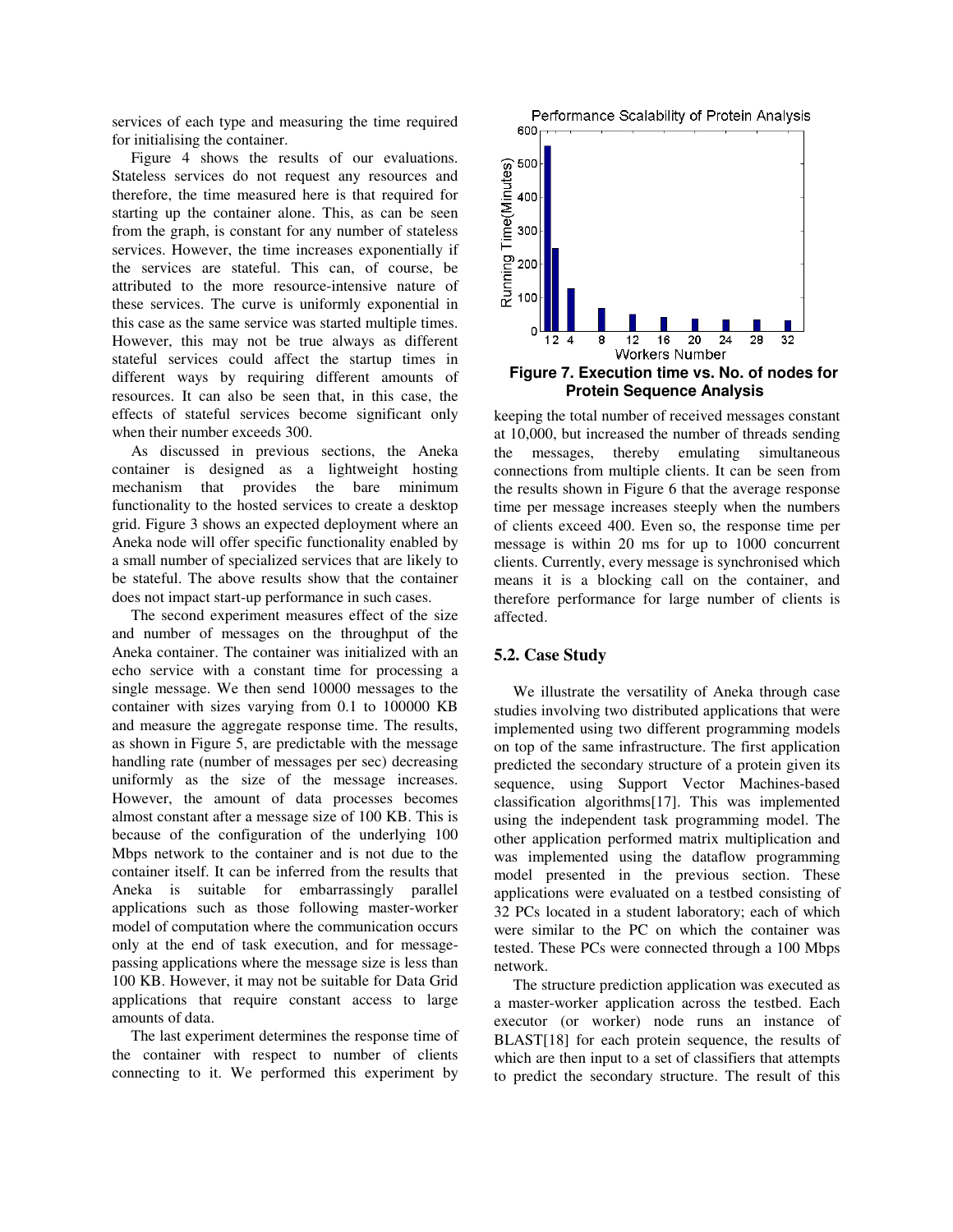

**Figure 8. Speedup Gain for Matrix Multiplication** 

process is returned to the master process. Each instance of the application accessed a 2.8 GB-sized database which, in this case, was replicated across all the nodes. The evaluation was carried out using 64 protein sequences at a time, with varying number of worker nodes. The results of the experiment are shown in Figure 7. The execution time decreases logarithmically until the number of nodes reaches 16 after which there is no more gain in performance to be derived from increased parallelization.

The block-based square matrix multiplication experiment was evaluated with two 8000 x 8000 matrices over a varying number of nodes up to a maximum of 30 nodes. The matrix was partitioned into 256 square blocks where each block was around 977 KB. On the whole, the experiment used 488 MB of data as input and generated a result of size 244 MB. The results of the experiment are shown in Figure 8. There are 2 main factors that determine the execution time of the matrix multiplication: the distribution of blocks between the executors (or workers) and the overhead introduced by the transmission of intermediate results between the executors. The network overhead is measured here as the ratio of the time taken for communication to the time taken for computation. As can be seen from Figure 8, for larger number of executors, while the speedup improves, the network overhead is also substantially increased. The speedup line starts diverging from the ideal when the network overhead increases to more than 10 % of the execution time.

#### **6. Conclusion and Future Work**

This paper presented the design, implementation and evaluation of Aneka, a new service-oriented enterprise grid computing framework. Aneka improves

over existing desktop grid implementations with fixed capabilities, by using a container in which services can be added to augment the capabilities of the node. We have demonstrated the flexibility of Aneka through case studies using two different programming models executed on top of the same desktop grid. Besides these two models, the threading programming model derived from Alchemi, and a limited subset of MPI, are also supported in Aneka.

From the results, it can be seen that while the container is lightweight in itself, there is scope for improving message handling at the container level and the response time for a large number of clients. The system needs to provide facilities for asynchronous message passing. In the future, we plan to evaluate the design using a larger testbed that spans wide-area networks. We also plan to add peer-to-peer indexing service so that applications can create custom overlays on top of the Aneka infrastructure.

#### **Acknowledgements**

We would like to thank the anonymous reviewers for their valuable comments. This work is partially supported by grants from the Australian Research Council (ARC) and the Australian Department of Education, Science and Training (DEST).

## **Reference**

- [1] Mono, http://www.mono-project.com/Main\_Page (accessed December 2006).
- [2] D. Anderson, J. Cobb, E. Korpela, M. Lebofsky, D.Werthimer, SETI@home: An Experiment in Public-Resource Computing, *Communications of the ACM*, Vol. 45 No. 11, ACM Press, USA, November 2002.
- [3] A. Chien, B. Calder, S. Elbert, K. Bhatia, Entropia: Architecture and Performance of an Enterprise Desktop Grid System, *Journal of Parallel and Distributed Computing*, Volume 63, Issue 5, Academic Press, USA, May 2003.
- [4] Intel Corporation, United Devices' Grid MP on Intel Architecture, http://www.ud.com/rescenter/files/wp\_intel\_ud.pdf (accessed November 2006)
- [5] C. Germain, V. Neri, G. Fedak, F. Cappello, XtremWeb: building an experimental platform for Global Computing, *Proc. of the 1st IEEE/ACM International Workshop on Grid Computing (Grid 2000)*, Bangalore, India, Dec. 2000.
- [6] A. Luther, R. Buyya, R. Ranjan, S. Venugopal, Alchemi: A .NET-Based Enterprise Grid Computing System, *Proceedings of the 6th International Conference on Internet Computing (ICOMP'05)*, June 27-30, 2005, Las Vegas, USA.